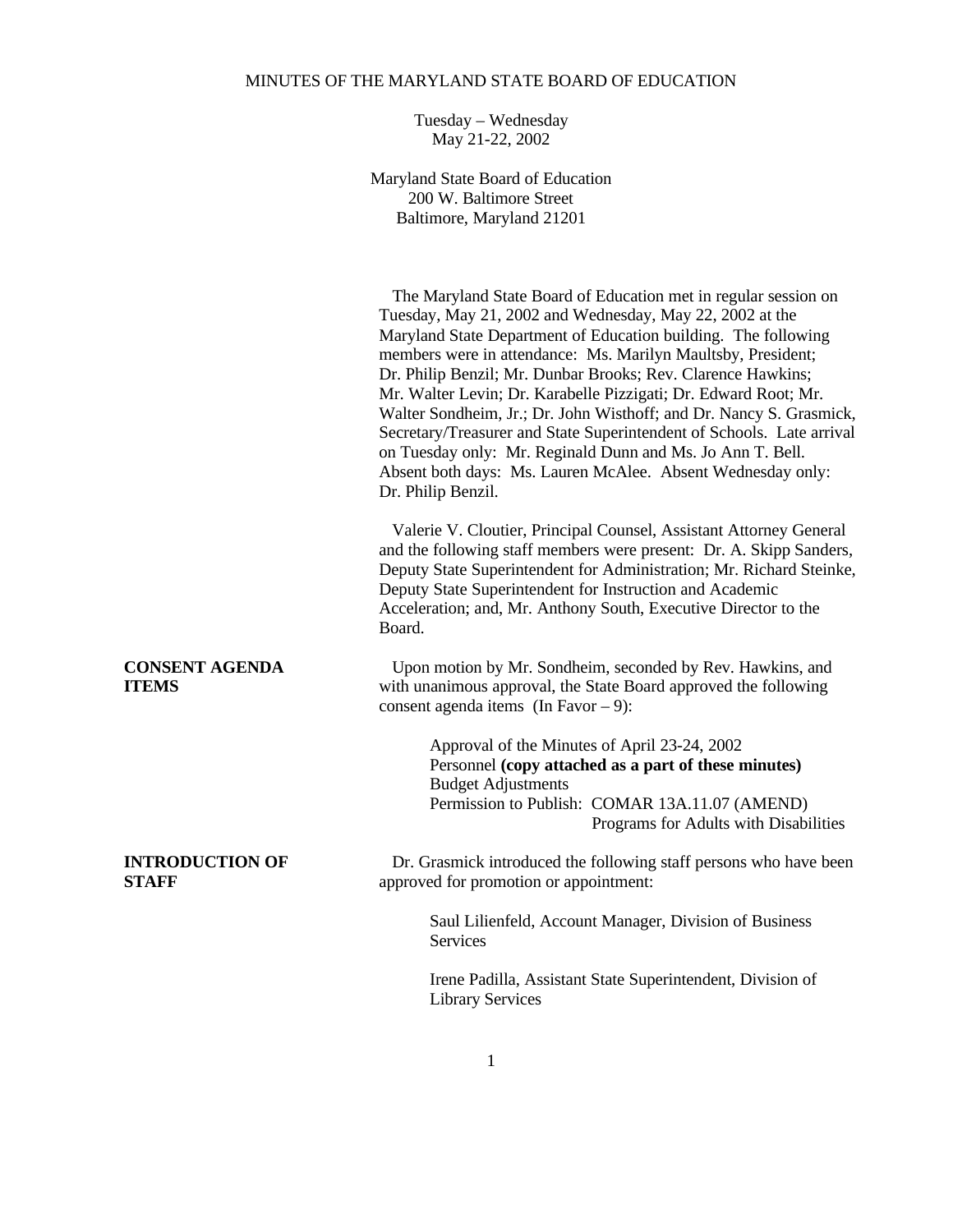Colleen Seramet, Director, Curriculum and Instruction, Division of Instruction

**ANNE ARUNDEL** Ms. Karen Ganjon, Branch Chief, Division of Instruction, provided **COUNTY SCHOOL** the status report on Anne Arundel County's implementation of its **SYSTEM STATUS** plan to be in compliance with these regulations. Ms. Ganjon reported **REPORT ON** that when the plan is fully implemented, Anne Arundel County Public **COMPLIANCE WITH** schools will be in full compliance with COMAR regarding the **COMAR** instructional programs in physical education, health and the fine arts**.**

**13A.04.16 Each of the 19 Anne Arundel County Public middle schools was** given the opportunity to select either the Seven Period Day scheduling model or the Flexible Block scheduling model. Each scheduling model requires all students to receive instruction in a yearlong physical education/health course and requires all students to select at least one course in the fine arts each year. Of the 19 middle schools, 13 selected the seven-period day with the remaining six schools selecting the flexible block model.

**BALTIMORE CITY** Ms. Carmen Russo, CEO, Baltimore City Public Schools, Ms. **PUBLIC SCHOOLS** Sheila Dudley, Director of Human Resources, Baltimore City Public **TEACHER** Schools and Dr. Patricia Welsh, President, New Board of School **RECRUITMENT** Commissioners for Baltimore City, discussed the recruitment plan **REPORT** submitted by the Baltimore City Public Schools. State regulations require that school systems with a critical mass of schools under local reconstitution submit a recruitment and retention plan by April  $15^{\text{th}}$ .

> The plan addresses the initiatives the system is undertaking to recruit and retain qualified and competent teachers. These teachers must have content knowledge and expertise in effective instructional strategies.

> The plan sets forth initiatives to provide teachers with information about their individual certification obligations, general information about certification incentives and opportunities for reaching certification. The retention initiatives include ongoing mentoring, new teacher orientation and more competitive salaries.

> Ms. Dudley reported that the system anticipates that they will need approximately 1,200 new teachers for the 2002-03 school year. During the 2001-2002 school year, the system hired approximately 976 teachers and currently has about 100 vacancies.

**UPDATE ON** Ms. Carmen Russo, CEO, Baltimore City Public Schools and Dr. **MIDDLE SCHOOLS** Patricia Welsh, President, New Board of School Commissioners of **RECEIVING** Baltimore City, provided an update on the middle schools receiving **STUDENTS FROM** students from the Edison Schools. The system plans to provide **EDISON SCHOOLS** comprehensive, rigorous programs for the students graduating from Furman L. Templeton Elementary School, Gilmor Elementary School

**13A.04.13 and**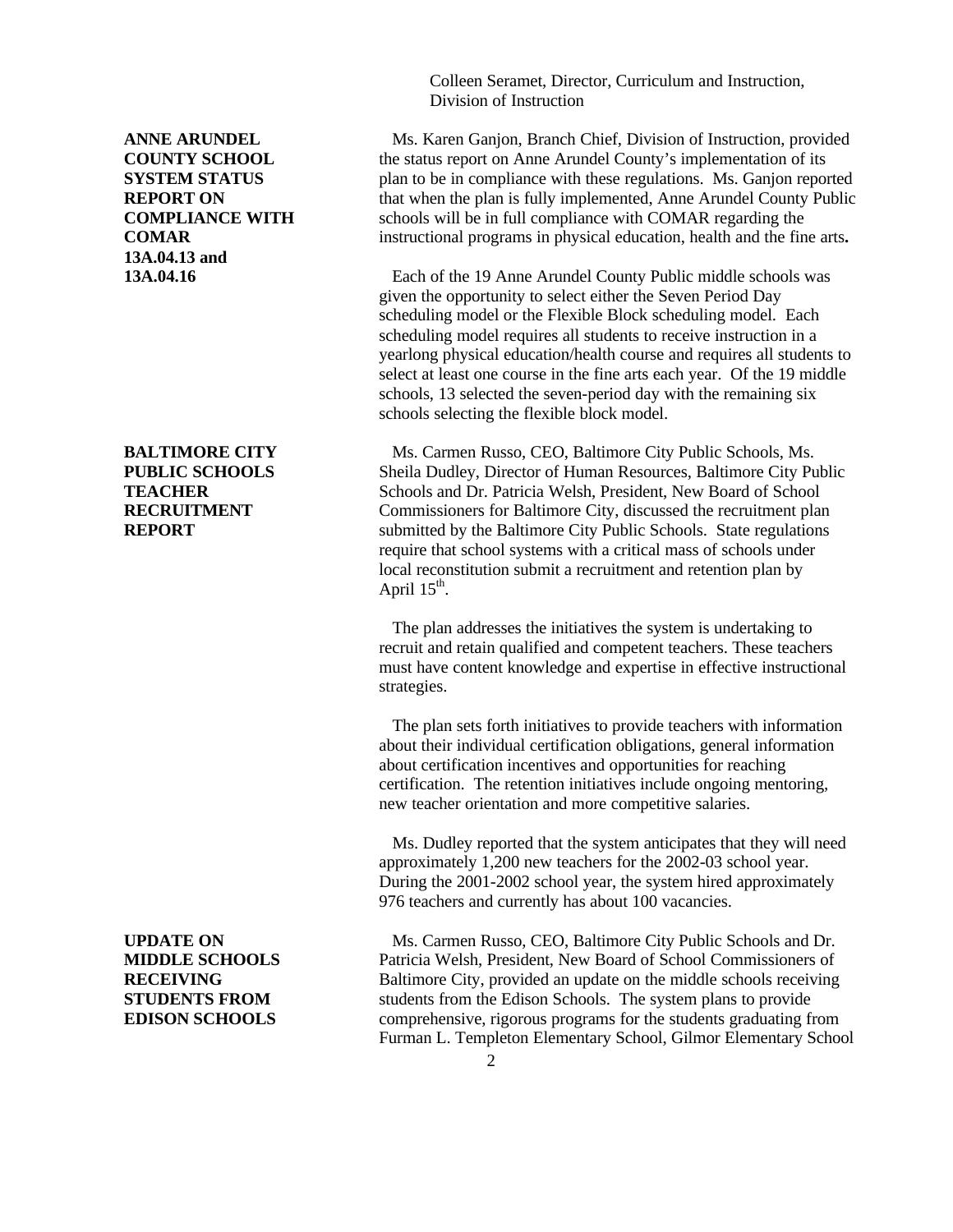# **EDISON SCHOOLS**

**UPDATE ON** and Montebello Elementary School. There are 269 students who will **MIDDLE SCHOOL** graduating from these schools. The receiving schools are Booker T. **RECEIVING** Washington Middle School, Harlem Park Middle School and **STUDENTS FROM** Hamilton Middle School.

**(continued)** The system is currently focusing on middle school reform. Each reform middle school will have a reading and math coach. Some of the schools are trying to add a third coach in the area of science. The system has contracted with the Fund for Educational Excellence to implement their Achievement First model in all middle schools.

> Ms. Russo reviewed the test results of the three receiving schools. These results indicate that the students in those schools are demonstrating steady and positive academic gains.

> The State Board requested that a tour of the schools receiving the Edison students be scheduled.

**UPDATE ON** Mr. Richard O'Neill, Senior Vice President of Development, **EDISON** Edison Schools, Inc. and Ms. Cynthia Robbins, Vice President of **SCHOOLS** Development, Edison Schools, Inc., provided an update on the Edison Schools. An examination of the overall performance on high stakes standardized testing reveals that these schools are making meaningful achievement gains.

> Currently, there is a request from the parents of the students in the three Edison Schools that the  $7<sup>th</sup>$  grade be added to the school program. Last year, the parents successfully led an effort to add sixth grade in the three schools. A letter of proposal has been submitted to the city along with three options to accommodate this request. A meeting has been scheduled with the New Baltimore City Board of School Commissioners to further discuss this issue.

## **ACTIONS ITEMS**

**SCHOOL** Dr. Linda Boyd, Director Locally Reconstituted Schools, **EXITING LOCAL** Division of Professional and Strategic Development, provided **RECONSTITUTION** information on this request. It is requested that Beacon Heights Elementary School in Prince George's County be permitted to exit local reconstitution. Beacon Heights Elementary School was identified as a school under local reconstitution in 1998. The school has raised its SPI from 23.27 in 1997 to 64.31 for the 2001 MSPAP testing. In March 2002 the school was recognized as a Status II school. A school is recognized as Status II if the school increases its school performance index in each of three consecutive years and achieves 60% of the State average school performance index for that level of school.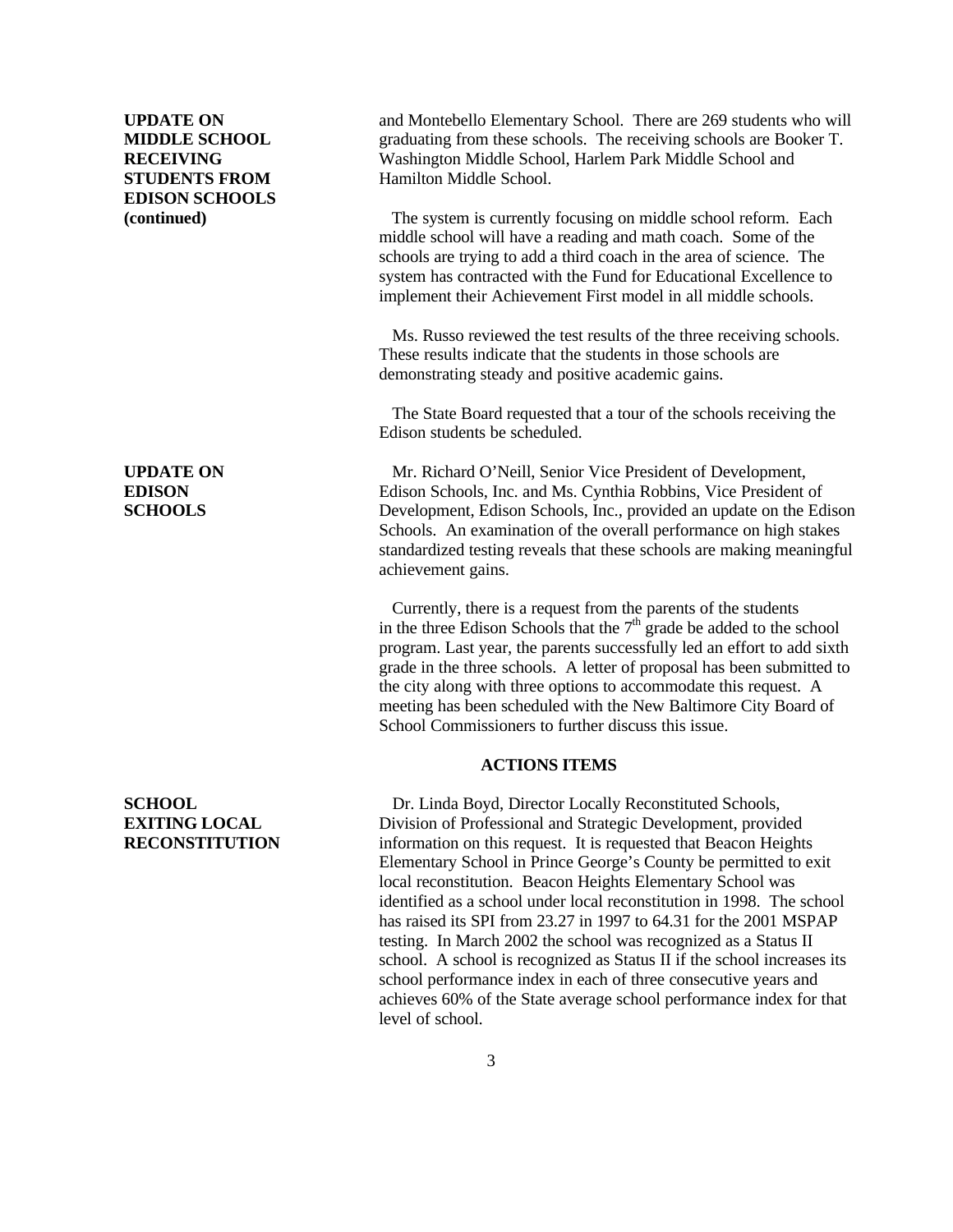**SCHOOL** Ms. Mary Walker, Principal, Beacon Heights Elementary School, **EXITING LOCAL** Prince George's County, shared her successes and the programs that **RECONSTITUTION** have been helpful in improving the school's performance. Ms. **(continued)** Walker requested and the Board approved her request for at least one year of transition before all the additional supports are removed.

> Dr. Grasmick read the certificate being presented on behalf of the State Board. Upon motion by Mr. Dunn, seconded by Ms. Bell, and with unanimous approval, the State Board agreed to remove Beacon Heights Elementary School from the list of schools under local reconstitution. (In Favor - 11)

**IMPLEMENTATION** Dr. Grasmick reviewed the framework for the Department's **PLAN FOR** Strategic planning which is based on the Visionary Panel for Better **VISIONARY PANEL** School's report, *Achievement Matters Most.* The Visionary Panel for **RECOMMENDATIONS** Better Schools finalized its yearlong examination of the state's education reform efforts in January and made recommendations for improvements to accelerate student progress in the decade ahead. Simultaneous with the Visionary Panel report was the passage of the federal legislation No Child Left Behind. In addition to these events, the General Assembly passed the Bridge to Excellence Act. All of these undertakings must be integrated to create a total strategic plan that will reflect that integration.

> *Achievement Matters Most: Strategic Planning Framework* is the Department's initial step in translating the report as the basis for the Department's strategic plan. Subsequent work will include the appropriate incorporation of existing and emerging Departmental, State and federal initiatives.

> The *Achievement Matters Most: Strategic Planning Framework* includes five goals, each of which has its roots in the eight recommendations of the Visionary Panel for Better Schools. Those goals are as follows:

| Goal 1: | To eliminate performance gaps that persist based on<br>students' race, ethnicity, gender, socioeconomic<br>circumstances, disability, and native language and to<br>promote academic excellence among all students. |
|---------|---------------------------------------------------------------------------------------------------------------------------------------------------------------------------------------------------------------------|
| Goal 2: | To create a statewide, seamless preK-12 system of<br>curriculum, instruction, accountability, and assessment<br>that supports student achievement.                                                                  |
| Goal 3: | To ensure that Maryland has the highest quality<br>educators, fully prepared to meet the challenges of<br>today's classrooms.                                                                                       |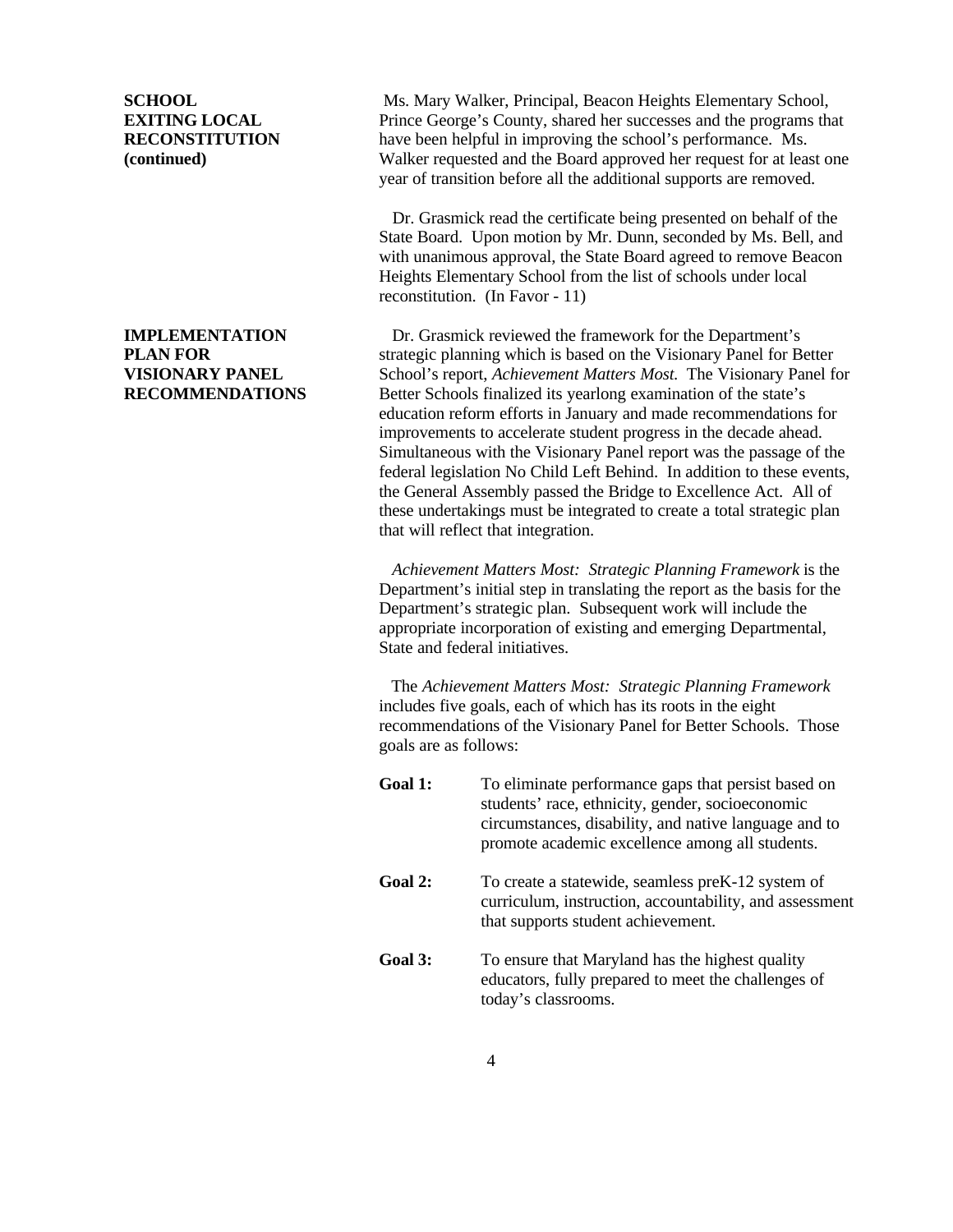| <b>IMPLEMENTATION</b><br><b>PLAN FOR</b><br><b>VISIONARY PANEL</b>       | Goal 4:                                                                                                                                                                                                                                     | To establish an innovative school leadership initiative<br>ensuring high-quality instruction as the centerpiece of<br>every child's education.                                                                                                                                                                                                                                                                                                                                                                                                                                         |
|--------------------------------------------------------------------------|---------------------------------------------------------------------------------------------------------------------------------------------------------------------------------------------------------------------------------------------|----------------------------------------------------------------------------------------------------------------------------------------------------------------------------------------------------------------------------------------------------------------------------------------------------------------------------------------------------------------------------------------------------------------------------------------------------------------------------------------------------------------------------------------------------------------------------------------|
| <b>RECOMMENDATIONS</b><br>(continued)                                    | Goal 5:                                                                                                                                                                                                                                     | To ensure clear, consistent, and two-way engagement<br>with education stakeholders, which facilities an<br>understanding of key education issues.                                                                                                                                                                                                                                                                                                                                                                                                                                      |
|                                                                          |                                                                                                                                                                                                                                             | The next steps will be to (1) identify additional objectives and<br>strategies; $(2)$ identify performance measurements; $(3)$ reexamine the<br>MSDE mission statement; (4) solicit stakeholder feedback; and,<br>(5) develop an implementation plan.                                                                                                                                                                                                                                                                                                                                  |
|                                                                          |                                                                                                                                                                                                                                             | Upon motion by Mr. Dunn, seconded by Dr. Pizzigati, the State<br>Board accepted the report and requested further discussion on the<br>policy issues. (In Favor 11)                                                                                                                                                                                                                                                                                                                                                                                                                     |
| <b>UPDATE ON</b><br><b>ESEA</b>                                          | Dr. Grasmick provided an update on the Elementary and Secondary<br>Education Act. The Department has issued an RFP (Request for<br>Proposal) for a testing vendor to prepare a test that best aligns with<br>the State's content standards. |                                                                                                                                                                                                                                                                                                                                                                                                                                                                                                                                                                                        |
|                                                                          | standards.                                                                                                                                                                                                                                  | A stakeholder group will be put together to select the test that best<br>aligns with the content standards. This group will include persons<br>with expertise in reading and mathematics to review the alignment<br>issues and ascertain how to create the augmentation that is necessary.<br>The company selected will have to do the augmentation modules that<br>will customize the test, and will change it from a norm referenced test<br>where children are measured against other groups of already tested<br>children to a performance assessment measured against the state's |
|                                                                          |                                                                                                                                                                                                                                             | <b>ACTION ITEM</b>                                                                                                                                                                                                                                                                                                                                                                                                                                                                                                                                                                     |
| <b>ESEA</b><br><b>CONSOLIDATED</b><br><b>STATE</b><br><b>APPLICATION</b> | (NCLB).                                                                                                                                                                                                                                     | Ms. Tina Bjarekull, Deputy State Superintendent, Division of<br>Business Services and Dr. Ronn Friend, Director, Comprehensive<br>Planning and School Support, Division of Student and School<br>Services, provided information on Maryland's Consolidated State<br>Application under the Elementary and Secondary Education Act<br>(ESEA), as reauthorized by the No Child Left Behind Act of 2001                                                                                                                                                                                    |
|                                                                          |                                                                                                                                                                                                                                             | The new No Child Left Behind (NCLB) Act provides States with the<br>option of applying for multiple ESEA program funds through a single                                                                                                                                                                                                                                                                                                                                                                                                                                                |

consolidated application. MSDE will submit a Consolidated State Application for 15 ESEA programs. This application is intended to help meld the various ESEA programs into a more coherent, wellintegrated plan that will result in greater coordination across programs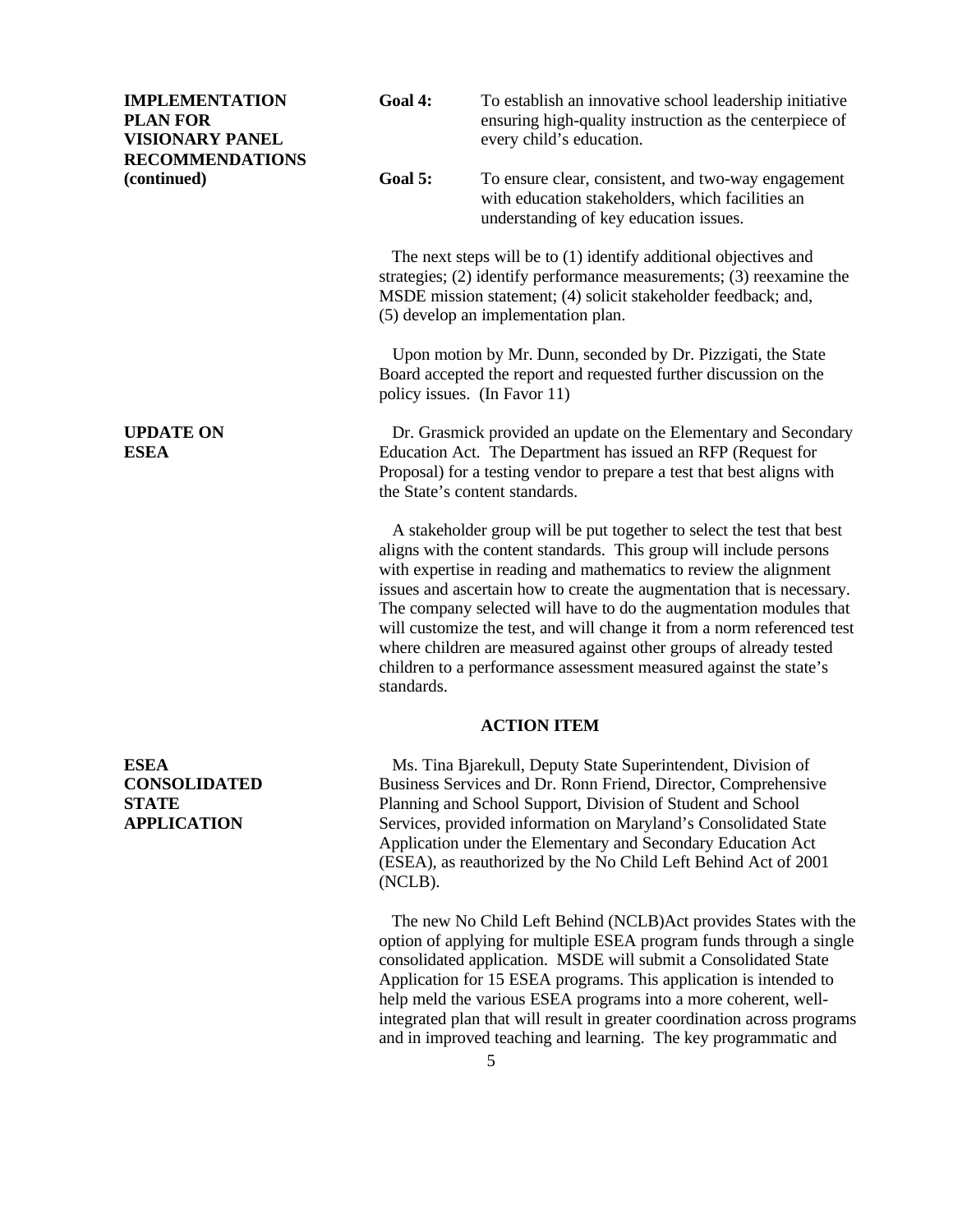**ESEA CONSOLIDATED** fiscal information must be submitted to USDE by June 12, 2002. The **STATE APPLICATION** descriptive information and assessment data required in the **(continued)** Application will be submitted at different times over a six-year period.

> The final draft will be disseminated to major stakeholders and will allow 30 days for comments. Comments received will be reviewed and refinements will be made to the plan accordingly.

 Ms. Bjarekull reviewed the ESEA goals and indicators. The State Board is asked to adopt Part I of the application. This provides five ESEA performance goals and corresponding indicators that focus on student achievement. In submitting the Application, Maryland must adopt the five goals, the corresponding indicators, and agree to submit by May 2003 targets and baseline data for the goals and indicators.

 Upon motion by Dr. Benzil, seconded by Mr. Brooks, the State Board adopted the draft proposal. (In Favor  $-11$ )

**RECESS AND** Pursuant to  $\S 10-503(a)(1)(i) \& (iii)$  and  $\S 10-508(a)(1)$ , (7) & (8) of **EXECUTIVE** the State Government Article, Annotated Code of Maryland, and upon **SESSION** motion by Mr. Dunn, seconded by Dr. Root and with unanimous agreement, the Maryland State Board of Education met in closed session on Tuesday, May 21, 2002, in room 831 at the Maryland State Department of Education. The executive session commenced at 1:10 p.m.

> The following persons were in attendance: Marilyn Maultsby; Reginald Dunn; Jo Ann T. Bell; Philip Benzil; Dunbar Brooks; Walter Levin; Karabelle Pizzigati; Edward Root; Walter Sondheim, Jr.; John Wisthoff; Nancy S. Grasmick; A. Skipp Sanders; Richard Steinke; Valerie V. Cloutier; and Anthony South. Board member Clarence Hawkins was absent until 1:30 p.m.

> The State Board deliberated the following appeals and the decisions of these cases will be announced publicly:

- *Phyllis Hammond Black v. Carroll County Board of Education –* student one-day suspension
- *John William Downs v. Baltimore County Board of Education –* employee termination
- *Jonathan Fitzsimmons v. New Board of School Commissioners for Baltimore City –* student suspension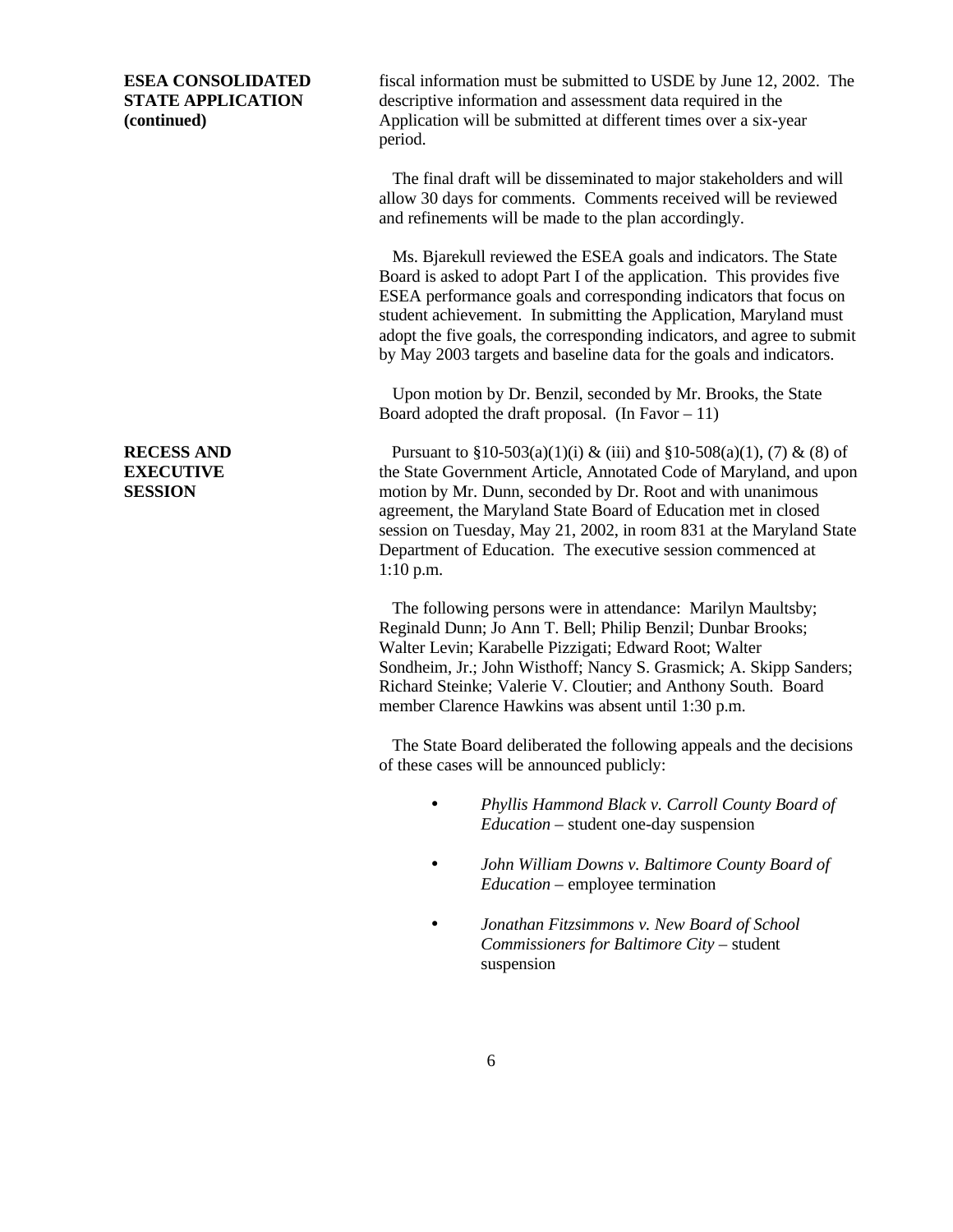**(continued)**

- **RECESS AND** *Richard Regan v. Harford County Board of* **EXECUTIVE SESSION** *Education –* American Indian mascots
	- *Richard Regan v. Montgomery County Board of Education –* American Indian mascots

 Ms. Cloutier also advised the Board on a request from the parties to the *Metts v. Prince George's County* appeal. The State Board directed Ms. Cloutier to stay the matter at the OAH pending the outcome of settlement discussions by the parties.

 Dr. Grasmick and Ms. Cloutier briefed the Board on a motion jointly filed by the New Baltimore City Board and the Bradford Plaintiffs to extend the Consent Decree beyond its termination date of June 30, 2002, until adequacy in education for all students in BCPSS is achieved. After deliberating the matter, the State Board voted 10-1 (Dunn dissenting) to oppose the request to extend the Consent Decree.

 Dr. Grasmick and Ms. Cloutier discussed certain issues involving the appointment of the New Prince George's County Board as well as the details of a retreat that is being scheduled by MABE and MSDE for the New Board. The State Board took no action on this matter.

 Dr. Grasmick described an MSDE personnel matter. The State Board took no action on this matter.

 Dr. Grasmick and Mr. South discussed a current vacancy on the Baltimore City Board as well as upcoming vacancies. The State Board directed Mr. South to advertise for candidates.

The State Board then discussed an internal management matter.

The executive session adjourned at 2:45 p.m.

**ARGUMENT**

**LEGAL** The State Board heard oral argument in the following case:

*Kay Joyce Kimble v. Montgomery County Board of Education*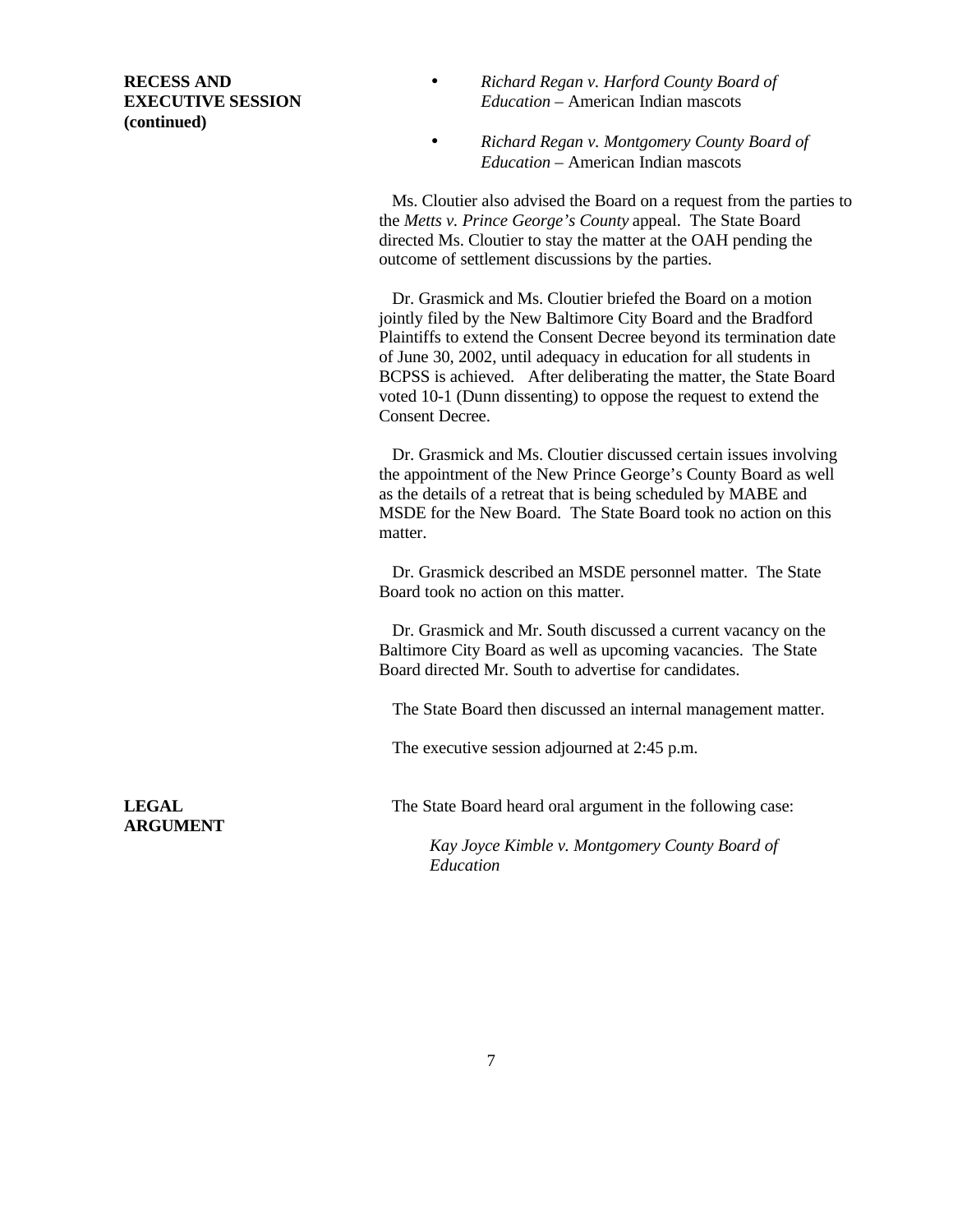### **ACTION ITEMS**

**COMAR** Mr. Rolf Grafwallner, Section Chief and Specialist in Early **13A.08.01.02** Learning, Division of Instruction, provided a brief overview of **(REPEAL & NEW)** these regulations. This COMAR regulation changes the age **GENERAL** requirements for prekindergarten, kindergarten and first grade. **REGULATIONS –** The Maryland Kindergarten Committee recommended that the AGE OF SCHOOL changes in age eligibility for prekindergarten and kindergarten be **ATTENDANCE** phased in over a four year period. This will change the cut-off date **(ADOPTION)** at a rate of one month per year with full implementation by school year 2006-07.

> Upon motion by Dr. Benzil, seconded by Ms. Bell, the State Board adopted the regulation with the caveat that it will be amended within six months to include adjudication under pre-kindergarten. The State Board also requested periodic updates. (In Favor  $-11$ )

WAIVER Dr. Grasmick has received a request from Mr. James Richmond, **REQUEST FOR** Superintendent of Schools, Charles County Public Schools, to waive **SCHOOL YEAR** the 180 day requirement as a result of the schools being closed April **CALENDAR** 29-30, 2002 as result of damage from a tornado that touched down in Charles County.

> Upon motion by Mr. Sondheim, seconded by Mr. Dunn, and with unanimous approval, the State Board approved this waiver request. (In Favor  $-11$ )

**POLICIES AND Dr.** Lawrence Leak, Assistant State Superintendent, Division of **PROCEDURES FOR** Certification and Accreditation, and Ms. Virginia Cieslicki, Chief, **SUBSTITUTE** Nonpublic School Approval Branch, Division of Cerfification and **TEACHERS IN** Accreditation, reviewed the policies and procedures. The current **NONPUBLIC** regulations require all teachers in nonpublic schools serving special **SCHOOLS APPROVED** education students to hold an appropriate certificate issued by MSDE. **TO PROVIDE SPECIAL** These regulations did not establish any separate standard for teachers **EDUCATION SERVICES** who serve as substitutes. This regulation requires that a nonpublic **UNDER COMAR 13A.09.10** school approved to provide special education employ teachers who hold certification in special education at the appropriate age and grade level for their assignment.

> The credential required of a short-term (30 consecutive school days or fewer) substitute special education teacher is a bachelor's degree from an accredited institution of higher education.

 The requirement established for a long-term (more than 30 consecutive school days) substitute special education teacher is that the individual must apply for a provisional teacher certificate before the forty-first day of employment and meet all requirements for a professional special education teacher certificate appropriate for the assignment within a prescribed timeframe.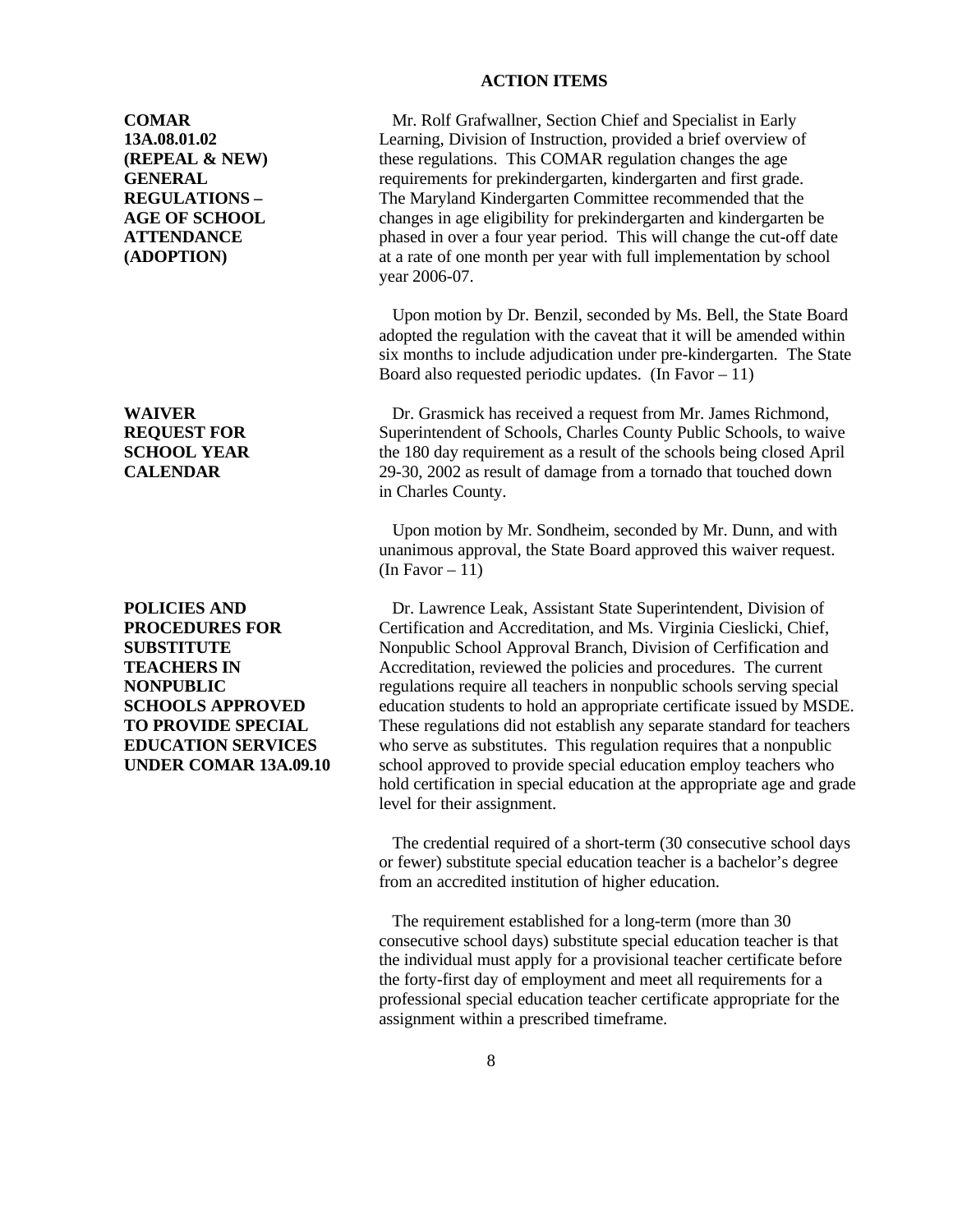**SPECIAL EDUCATION**

**COMMENT** individuals:

**POLICIES AND Dr.** Leak indicated that the State Board is requested to approve **PROCEDURES FOR** these regulations for a one year period during which staff will **SUBSTITUTE** request documentation of the use and qualifications of these **TEACHERS IN** substitutes employed by nonpublic schools providing special **NONPUBLIC** education. Staff will evaluate the data that is reported to determine **SCHOOLS APPROVED** the value of these policies and procedures as it pertains to substitute **TO PROVIDE** teachers employed by nonpublic schools.

**SERVICES UNDER** Upon motion by Dr. Benzil, seconded by Mr. Levin, and with **COMAR** unanimous approval, the State Board approved these policies and **13A.09.10 procedures** with the caveat that if there is a conflict with other **(continued)** regulations related to special education, appropriate action will be taken to reconcile the regulations. (In Favor  $-11$ ).

**DECISION ON Dr.** Lawrence Leak, Assistant State Superintendent, Division of **CONFERENCE** Certification and Accreditation, provided a review of these new **COMMITTEE** certification regulations. These regulations were proposed by the Professional Standards and Teacher Education Board (PSTEB) and were published in the *Maryland Register.* A hearing was held by PSTEB on May 16, 2002 and testimony was presented by three individuals.

> These proposed amendments are designed to address two main issues: enhancing recruitment and retention of educational personnel and streamlining the certification process.

> Upon motion by Dr. Root, seconded by Dr. Wisthoff, and with unanimous approval, the State Board agreed to convene a conference committee with members of PSTEB. State Board members on this conference committee are: Ms. Maultsby, Dr. Root, Ms. Bell and Dr. Wisthoff. (In Favor  $-11$ )

**PUBLIC** The State Board heard public comment from the following

Carol Pinto John Kerns Robert Tansey Douglas Stiegler Anthony McCarthy Matthew Sine Al Usack Cedric Davis Mary Beth Dyer

**PRESIDENT'S** Dr. Pizzigati attended the World Space Week luncheon. She also **DISCUSSION** attended the Governor's bill signing in Annapolis.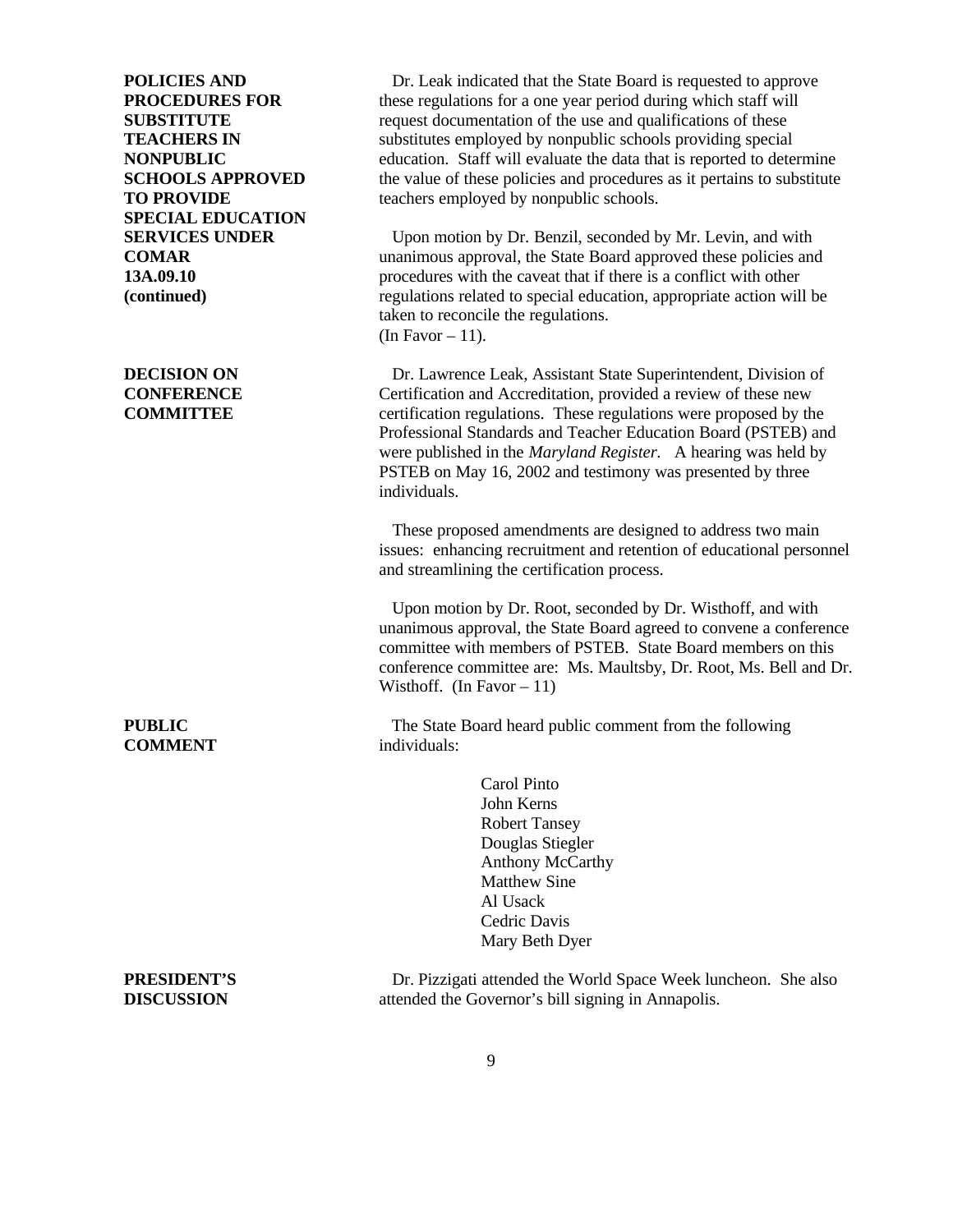**PRESIDENT'S** Dr. Wisthoff attended a ceremony honoring the library at Anne

**DISCUSSION** Arundel Community College on being selected as National **(continued)** Two-Year College Library. Mr. Dunn attended the NAACP Award Competition press conference. He attended a dinner at which Ms. Bell was honored. Dr. Benzil attended the Governor's bill signing in Annapolis and the MABE regional meeting. Ms. Bell served on the screening committee for the Prince George's County School board members. She attended the ceremony held at the Governor's bill signing. Ms. Bell attended the dedication of the school construction and automobile foundation. Dr. Root attended Maryland's Bright Stars ceremony. Dr. Root also reported on the MABE regional meeting attended by Boards of Education from Allegany, Garrett and Washington counties. Rev. Hawkins attended a conference in Ocean City sponsored by the Community Action Agencies and Head Start. Dr. Grasmick announced that Citigroup donated \$100,000 for the High School Institute that is held during the summer. MSDE has applied for a National Science Foundation grant for training our teachers in math and science. **ADJOURNED** The meeting adjourned at 5:10 p.m. **RECONVENED** The State Board meeting was reconvened on Wednesday, May 22, 2002 at 9:05 a.m. **DISABILITY** Ms. Kathi Thompson, Director, Disability Determination Services, **DETERMINATION** Division of Rehabilitation Services, provided an overview of the **SERVICES** Maryland Disability Determination Services. The Disability Determination Services (DDS) is an agency under the Division of Rehabilitation Services (DORS). The mission of the DDS is to adjudicate Social Security Disability Insurance (SSDI) and Supplemental Security Income (SSI) claims in an accurate, timely and

> The operation processes between 57,000 and 60,000 disability determinations each year. It is under the guidance of the Social Security Administration and has very strict benchmarks for performance. The DDS serves the entire state of Maryland. The agency is 100% federally funded.

cost-effective manner.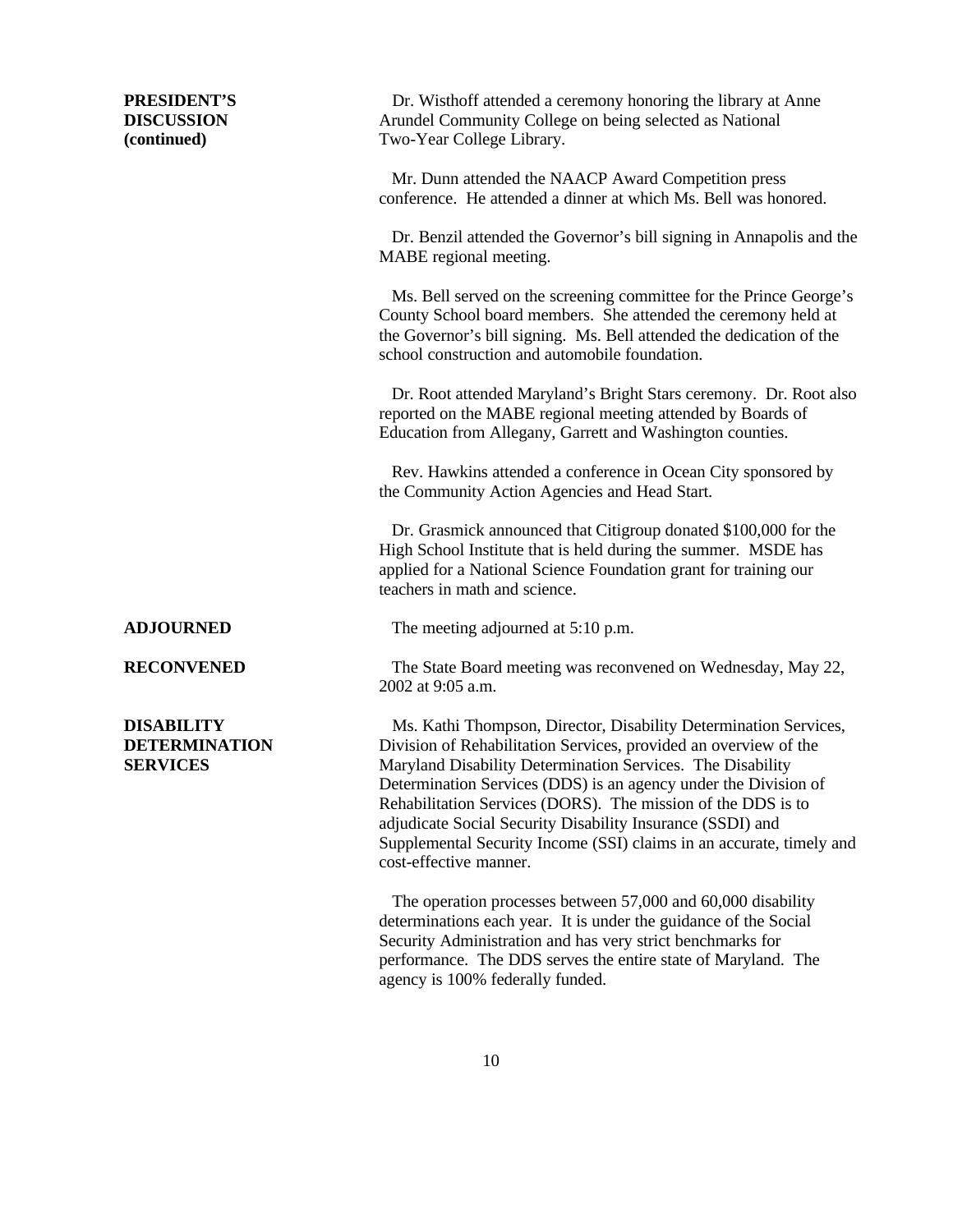**DISABILITY** The DDS is one of the largest components of the Social Security **DETERMINATION** Administration. The current budget is \$21 million with a staff of 220. **SERVICES** DDS works on a regional approach so that if one state in the region is **(continued)** not able to meet its workload another state may either assist that state or take on more within its state so that the national numbers are met.

> One examiner can produce between 650 and 700 claims in one year. There is a team of 24 doctors divided into two groups – specialists and psychiatrists. The current regulations require that a doctor review every claim and sign off on that claim.

> There are currently three training classes. Persons hired as Claims Examiners must possess a bachelor's degree or master's degree. They must take a 18 week federal training class. With much oversight and supervision, a new examiner may be able to provide 300 claims per year.

> The DDS faces the challenge of a high turn-over because many of the staff leave to take jobs at the Social Security Administration. Maryland has been commended for being able to maintain and exceed some goals even under a high-turn over rate.

**GOOD NEWS ITEM –** Ms. Maultsby stated that the State Board is recognizing members of **LEADERSHIP** the Maryland General Assembly for their efforts to secure support **RECOGNITION:** for the work of the Thornton Commission which translated into **BRIDGE TO passage of the Bridge to Excellence in Public Schools legislation. EXCELLENCE IN** This legislation is bringing national attention to Maryland for making **PUBLIC SCHOOLS** education funding and excellence in education its number one priority.

> Dr. Grasmick welcomed and the Board heard comments from the following individuals: Dr. Alvin Thornton, Chair, Commission on Education Finance, Equity, and Excellence; Delegate Carolyn Howard; Delegate Howard "Pete" Rawlings; and, Senator Barbara Hoffman.

The State Board presented awards to:

Dr. Alvin Thornton, Chair Delegate Norman H. Conway Delegate Jean B. Cryor Delegate Carolyn J. B. Howard Delegate Sheila E. Hixson Delegate Howard "Pete" Rawlings Senator Michael J. Collins Senator Barbara A. Hoffman Senator Gloria Lawlah Senator Christopher J. McCabe Senator Robert R. Neall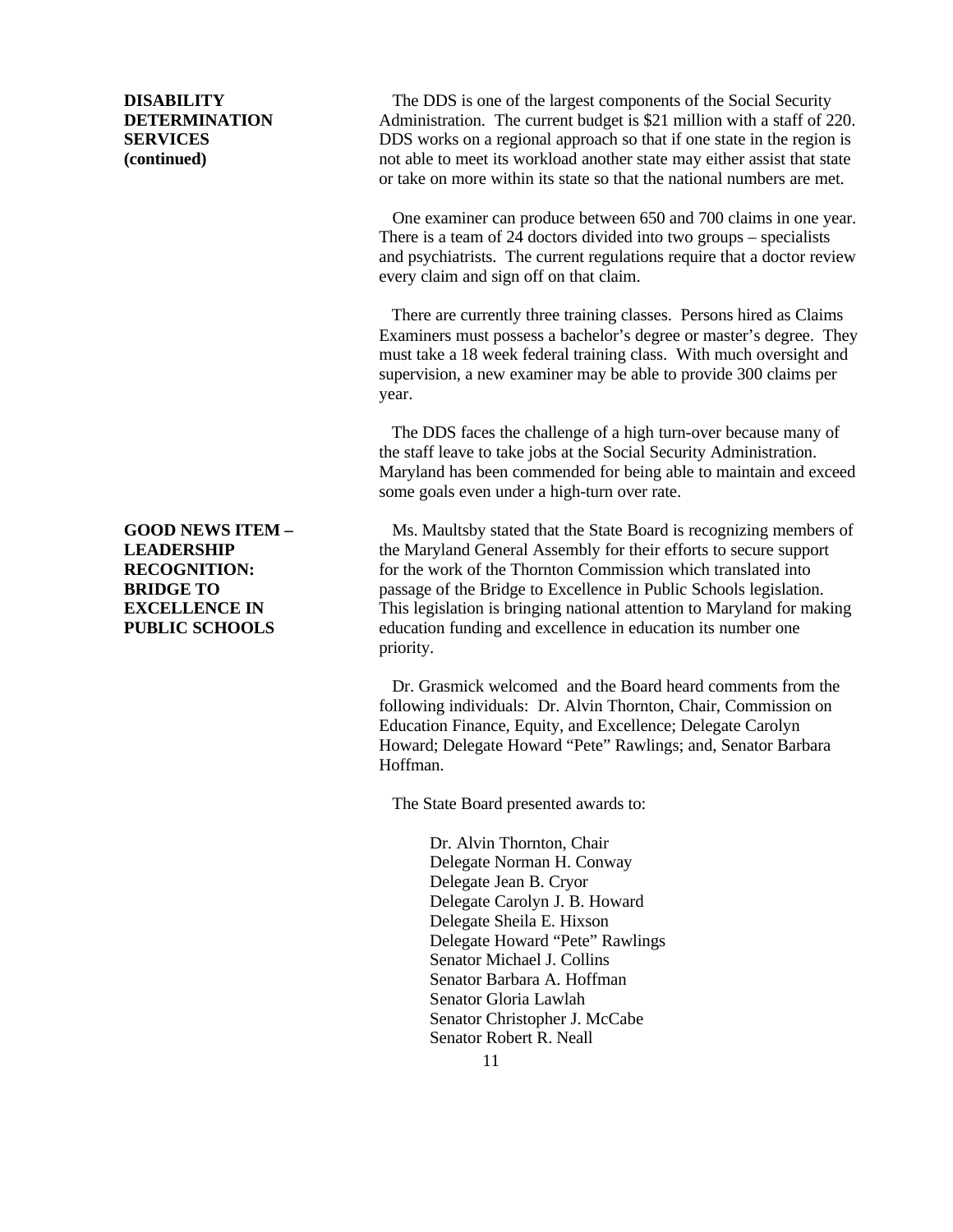**RECRUITMENT OF** Ms. Maultsby announced that there is a vacancy on the New Board **CANDIDATES – NEW** of School Commissioners of Baltimore City. This vacancy is in the **BALTIMORE CITY** area of special education. Mr. South will advertise for this position in **BOARD OF SCHOOL** the appropriate newspapers. Ms. Maultsby will appoint a **COMMISSIONERS** subcommittee to review the resumes and to make recommendations to the Governor and Mayor of Baltimore City. It is anticipated that some additional openings will occur as a result of the expiration of terms ending June 30, 2003 and the Board will probably advertise for those vacancies in January.

**ANNOUNCEMENTS** Dr. Grasmick announced that the National NAACP has set the disparity in educational performance of children on their national agenda. All states were asked to respond to an inquiry regarding plans to deal with this issue of disparity in achievement. Maryland's plan in response to this inquiry was selected to serve as the national model to assist other states in preparing their plans.

> Dr. Grasmick announced that Paul Reed Smith, who was named as the Small Business Administrator of the Year, made a donation of 208 guitars. One of the guitars will be shipped to every high school in the State of Maryland.

**2002 TEACHERS** Dr. Grasmick welcomed Maryland's 2002-2003 Teachers of the **OF THE YEAR** Year. The Maryland Teacher of the Year Program is affiliated with the National Teacher of the Year Program, the nation's oldest and most distinguished program. The national program is sponsored by the Council of Chief State School Officers in partnership with Scholastic, Inc.

> Major sponsors include Maryland New Car and Truck Dealers Association, Northrop Grumman, Lockheed Martin, State Farm Insurance, Allfirst Bank, Comcast Cablevision and media sponsors, The Baltimore Sun and WJZ Channel 13. Bank of America is a new Platinum level sponsor this year.

 Dr. Grasmick introduced Lieutenant Governor Kathleen Kennedy Townsend who congratulated the teachers on this accomplishment.

 Ms. Darla Strouse, Director of Corporate and Foundation Partnerships, introduced each honoree. Each honoree received a letter of commendation from Lieutenant Governor Townsend, citation from the Maryland State Department of Education and State Board of Education and a Teacher of the Year portfolio.

The honorees are:

12 **Baltimore City** Ms. Sara Lawlyes **Baltimore County** Ms. Cheryl Bost

**Allegany County** Ms. Heather Michele Morgan **Anne Arundel County** Ms. Mattie A. Procaccini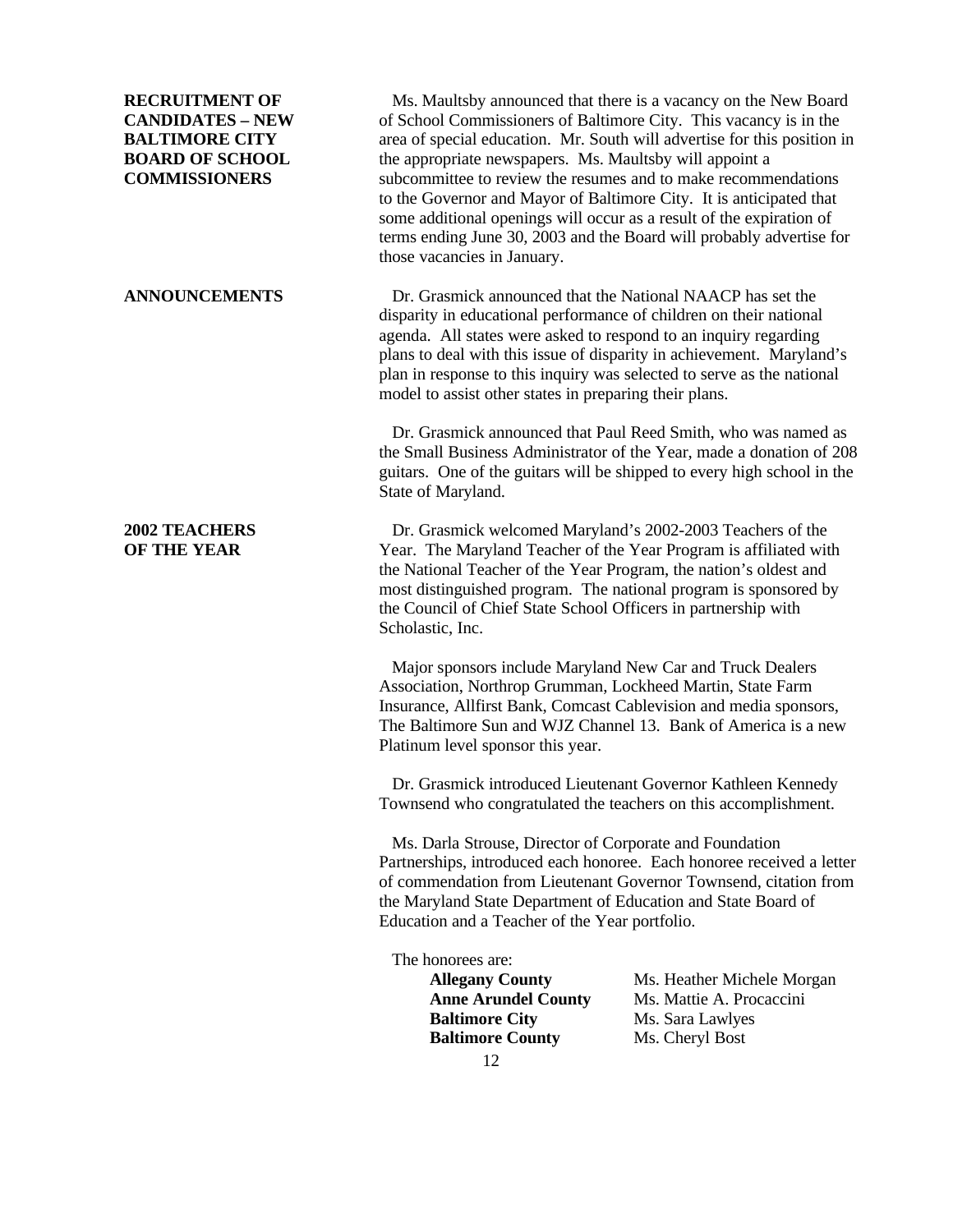**(continued) Carroll County** Ms. Susan H. Adami **Charles County** Ms. Joan Withers **Dorchester County** Ms. Terri Lyn Wright **Harford County** Mr. Howard E. Eakes **Howard County** Ms. Michele Zurad **Kent County** Ms. Sue Dorsey **St. Mary's County** Mr. Larry Brabec **Somerset County** Mr. Glen N. Ennis **Washington County** Ms. Vicki Follett **Wicomico County** Ms. Beth S. Sheller

**2002 TEACHERS Calvert County** Mr. James R. Seawell **OF THE YEAR Caroline County** Ms. Catherine L. Knight **Cecil County** Ms. Charlotte E. Mehosky **Frederick County** Mr. Darren Ray Hornbeck Garrett County Ms. Elizabeth Rees Gilbert **Montgomery County** Ms. Arlene Barte-Lowe **Queen Anne's County** Mr. Darryl C. Calloway **Talbot County** Mr. Thomas M. Callahan **Worcester County** Ms. Sandy Coates West

**OPINIONS** Ms. Cloutier announced the following appeals:

- **02-18 Baltimore County Board of Education v. American Federation of State, County and Municipal Employees, Council 67, et al --** This involves a dispute regarding the arbitrability of a matter involving reduction of duty days for bus drivers and attendants. The State Board has found that the dispute in not subject to arbitration.
- **02-19 Michele Ditchey v. Anne Arundel County Board of Board of Education – This appeal involved the** enrolling of a study in public school. The State Board has dismissed the appeal based upon the appellant's failure to pursue remedies with the local board.
- **02-20 Nanci Paul v. Allegany County Board of Education –** This appeal dealt with an unsatisfactory evaluation. A nine member majority affirmed the local board's decision. There were two dissentors who would have referred the matter for a hearing.
- **02-21 Richard Regan v. Frederick County Board of Frederick County –** The State Board has dismissed this appeal based on failure to pursue the remedies with the local board.
- **02-22 Richard Regan v. Montgomery County Board of Education --** The State Board has dismissed this appeal for lack of jurisdiction.
	- 13